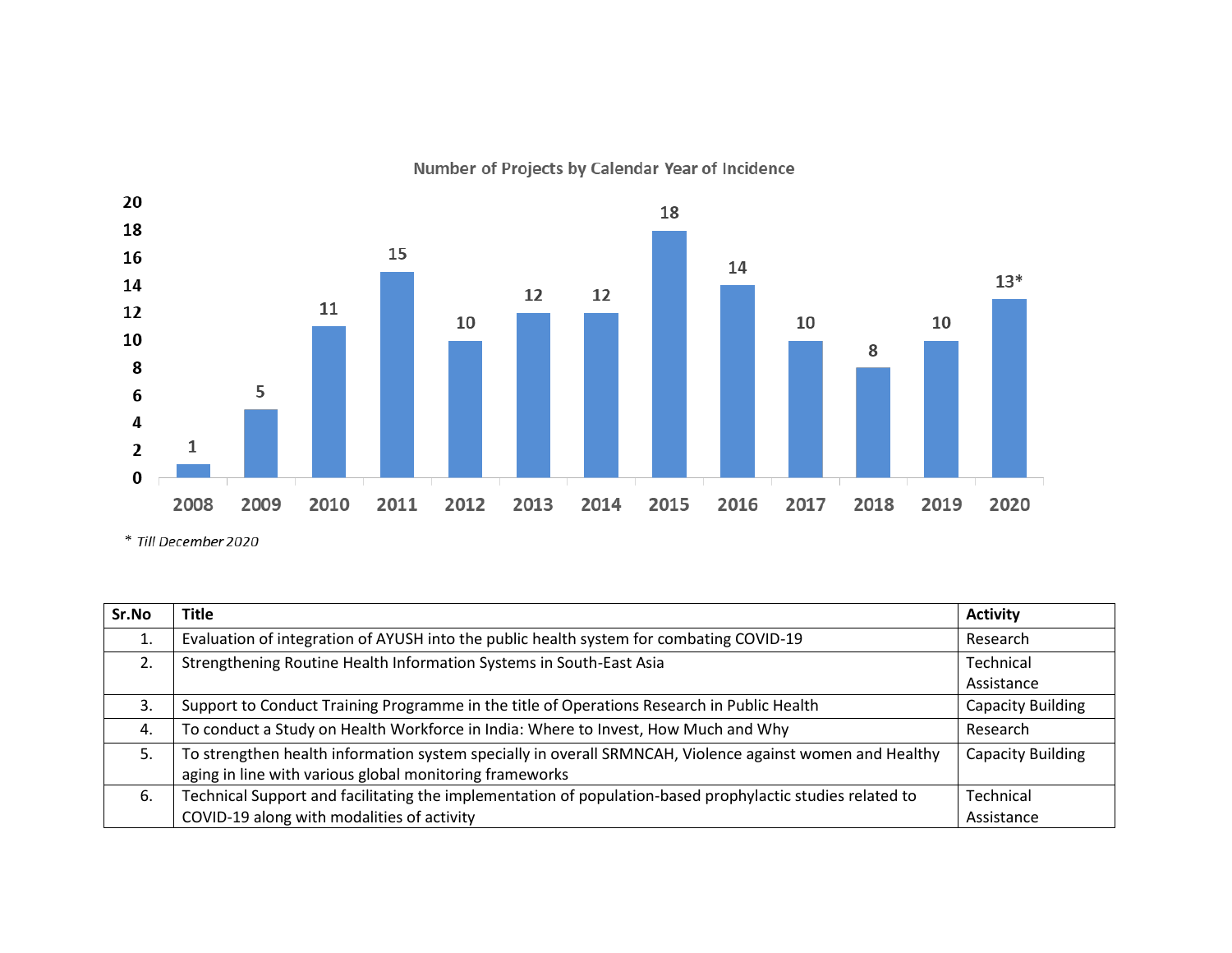| Sr.No | <b>Title</b>                                                                                                  | <b>Activity</b>          |
|-------|---------------------------------------------------------------------------------------------------------------|--------------------------|
| 7.    | Implementing Population based Prophylactic study related to COVID-19                                          | Technical                |
|       |                                                                                                               | Assistance               |
| 8.    | Public Health Ethics in India- Establishing Linkages and Synergies                                            | Technical                |
|       |                                                                                                               | Assistance               |
| 9.    | Evidence synthesis and Health technology assessment - blended learning                                        | Technical                |
|       |                                                                                                               | Assistance               |
| 10.   | To Integrate Evidence based Specifications for Mother, Infant and Young Child Nutrition into Government of    | <b>Capacity Building</b> |
|       | India's Platform (ICDS in Rajasthan, RMNCH+A in Jharkhand and Livelihoods Mission in Odisha) to Improve       |                          |
|       | Nutrition in India                                                                                            |                          |
| 11.   | Development of Review Paper on Procurement and Supply System for Malaria Elimination Activities under the     | Research                 |
|       | National Vector Borne Disease Control Programme                                                               |                          |
| 12.   | Digoxin in Patients with Rheumatic Heart Disease - A Randomised Placebo-Controlled Trial                      | Research                 |
| 13.   | To Conduct a Study on Health Workforce in India: Where and How to Invest                                      | Technical                |
|       |                                                                                                               | Assistance               |
| 14.   | To Develop a Protocol for Investment Case in HRH and Initiating Activities for Generating HRH Estimates       | Technical                |
|       |                                                                                                               | Assistance               |
| 15.   | Development of Review Paper on Stewardship Role and Procurement and Supply System for Kala-Azar               | Technical                |
|       | Elimination Activities under the National Vector Borne Disease Control Programme                              | Assistance               |
| 16.   | Strengthening of Institute of Public Health - Ranchi                                                          | Technical                |
|       |                                                                                                               | Assistance               |
| 17.   | Understanding Impact of Pharmaceutical Regulation and Policies on Access to Medicines in India                | Research                 |
| 18.   | Set up a Minimum Wage Mechanism in Maldives                                                                   | Technical                |
|       |                                                                                                               | Assistance               |
| 19.   | Developing a Communication Strategy & Materials for Improving the Health Literacy of Communities and          | Technical                |
|       | Delivery of Services in Sagar Division, Madhya Pradesh                                                        | Assistance               |
| 20.   | Situational Analysis of State Institute of Health and Family Welfare Training (SIHFW) Gwalior, Madhya Pradesh | Research                 |
| 21.   | Training and Capacity Development of Staff of Ministry of Health, Government of Afghanistan                   | <b>Capacity Building</b> |
| 22.   | Technical Support to Strengthen Antenatal Care Services in Mewat Focusing on Severe Anaemia among             | Technical                |
|       | <b>Pregnant Mothers</b>                                                                                       | Assistance               |
| 23.   | Diploma in Disease Surveillance and Outbreak Investigation                                                    | <b>Capacity Building</b> |
| 24.   | Mapping of Take Home Rations (THR) under the Integrated Child Development Services in India                   | <b>Capacity Building</b> |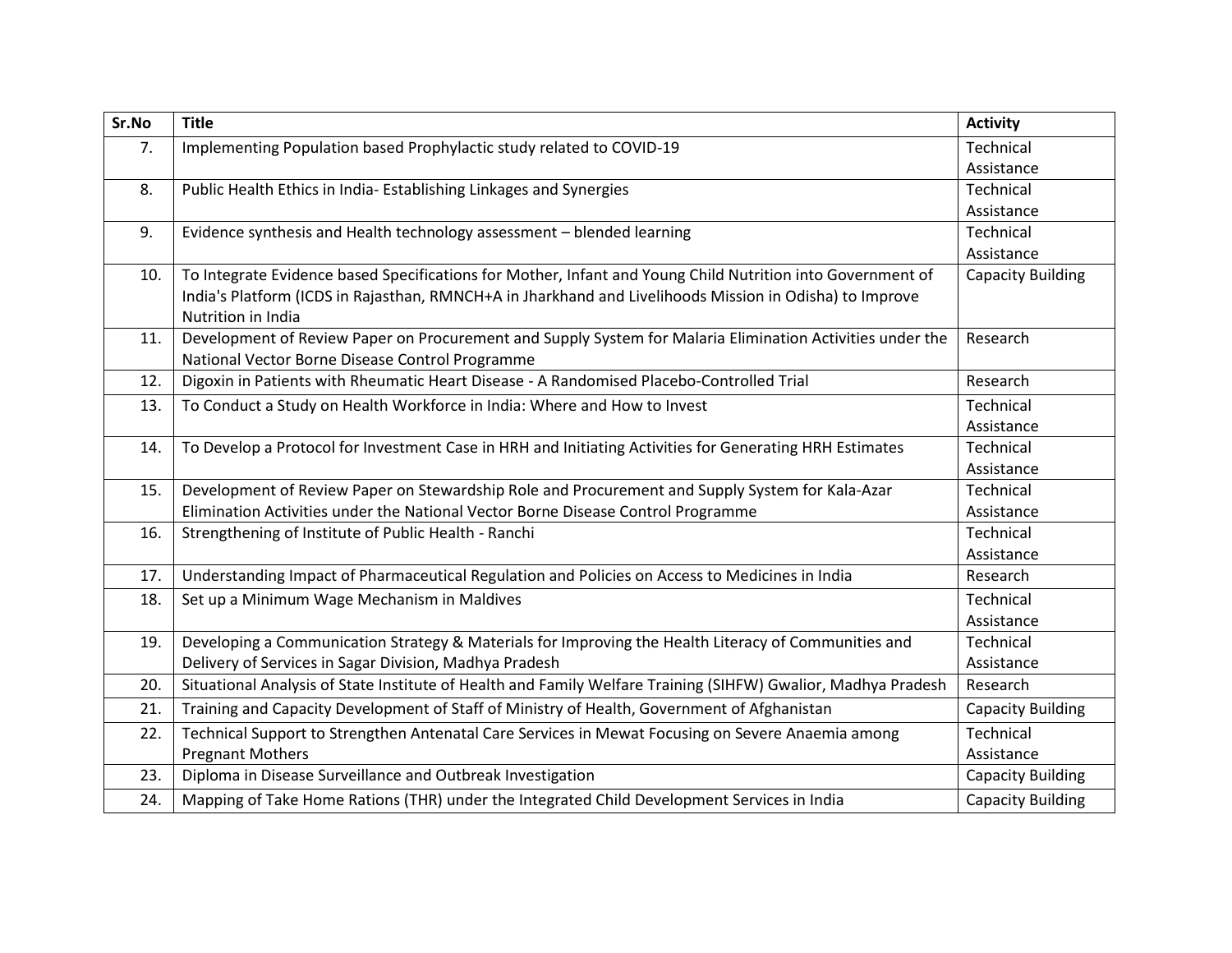| Sr.No | <b>Title</b>                                                                                                                                              | <b>Activity</b>          |
|-------|-----------------------------------------------------------------------------------------------------------------------------------------------------------|--------------------------|
| 25.   | Proposal writing for grant and scientific writing                                                                                                         | Technical                |
|       |                                                                                                                                                           | Assistance               |
| 26.   | Regional Health Information Systems (RHIS) Strengthening Support                                                                                          | Technical                |
|       |                                                                                                                                                           | Assistance               |
| 27.   | Value of Gated-SPECT MPI for Ischemia-Guided PCI of non-culprit vessels in STEMI Patients with Multivessel<br>Disease after primary PCI                   | Research                 |
| 28.   | Diagnostic Efficacy of Digital Hemoglobinometer (TrueHb) for Screening Patients for Anemia in the Field<br>Settings                                       | Research                 |
| 29.   | Formative Research on IYCN Practices - An Application of PEN 3 Cultural Model                                                                             | Research                 |
| 30.   | Child Welfare in Haryana                                                                                                                                  | Research                 |
| 31.   | An Interdisciplinary Approach to Addressing Global Challenges Courses                                                                                     | <b>Capacity Building</b> |
| 32.   | Scholarships for Students Enrolled in MPH Programs Offered at the Indian Institutes of Public Health -<br>Gandhinagar, Hyderabad and Delhi-NCR            | <b>Capacity Building</b> |
| 33.   | Assignment under the Project MIYCN 2037 for Monitoring and Evaluation Framework                                                                           | Technical<br>Assistance  |
| 34.   | Dietary Diversity and Nutritive Value of Indigenous Foods in Addressing Food Security and Nutritional Status<br>of Vulnerable Tribal Communities of India | Research                 |
| 35.   | Strengthening Routine Health Information System (RHIS) in South Asia                                                                                      | Research                 |
| 36.   | McKinsey & Company Sashaktikaran Scholarships for MPH Students                                                                                            | <b>Capacity Building</b> |
| 37.   | Surgery Compared to Fibrinolytic Therapy for Symptomatic Patients with Left-Sided Prosthetic Heart Vaive<br>Thrombosis (SAFE-PVT)                         | Research                 |
| 38.   | MIT Pilot Study - for ASHA Kit: Mobile Tools for Community Health Workers                                                                                 | Technical<br>Assistance  |
| 39.   | Adaptation of the Evaluation Specialization Curriculum for a Virtual Certificate Course on Evaluation for the<br><b>Asian Setting</b>                     | <b>Capacity Building</b> |
| 40.   | Assessment of antibiotic consumption in India and its relationship with antimicrobial resistance: Evidence                                                | Research                 |
|       | from pharmaceutical sales data                                                                                                                            |                          |
| 41.   | Diagnostic Accuracy of MCV/RBC Count Ratio (Mentzer Index) for Screening Patients for Beta-Thalassemia                                                    | Research                 |
| 42.   | Design and Scale up of Alternate Models for Responding to the Critical Shortage of Medical Specialists in                                                 | <b>Capacity Building</b> |
|       | <b>Selected States</b>                                                                                                                                    |                          |
| 43.   | A Prospective Cohort to Assess Improvements in Patient Reported Outcomes and Weight Gain Pattern in                                                       | Research                 |
|       | Patients Undergoing Unilateral Primary Total Knee Replacement                                                                                             |                          |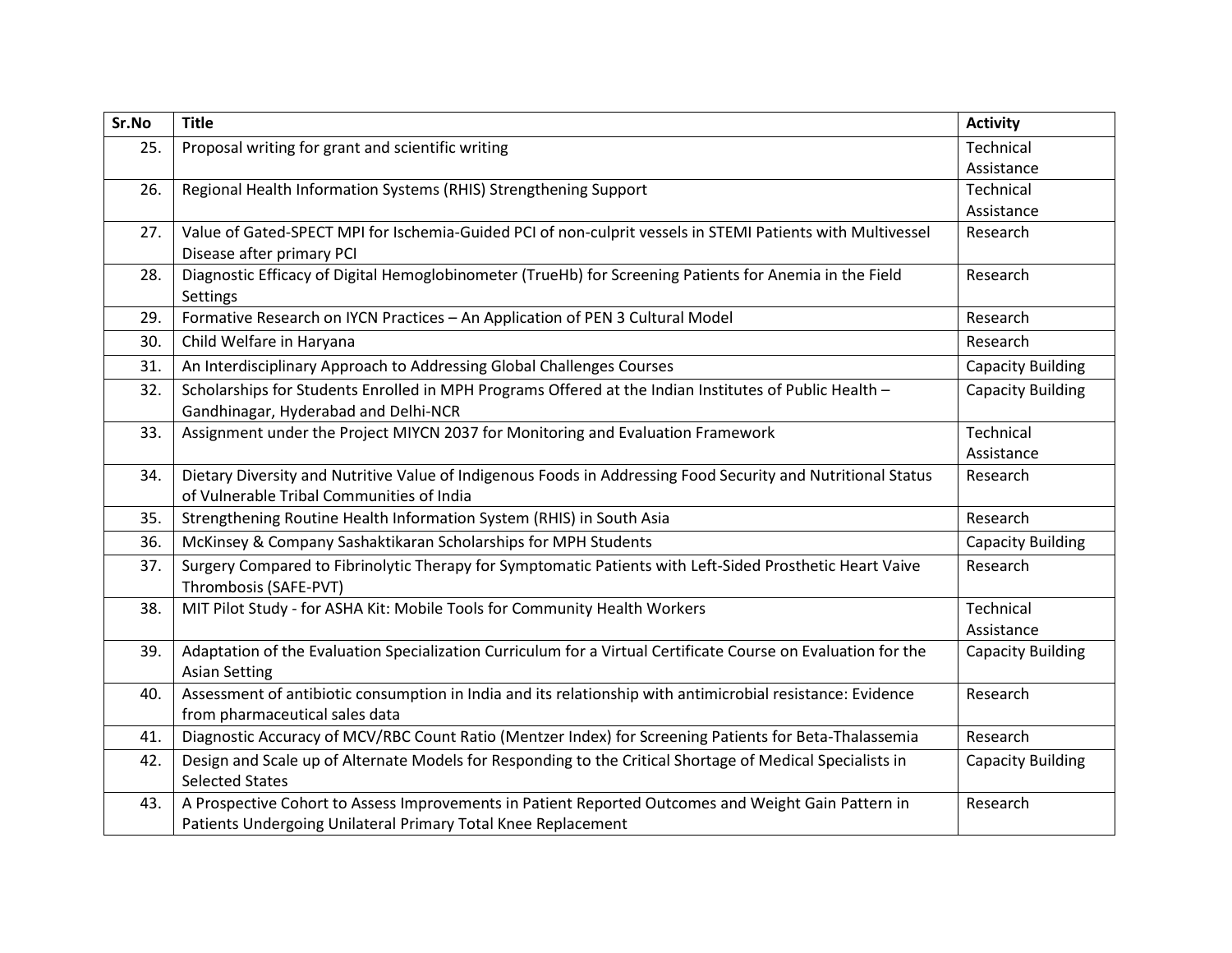| Sr.No | <b>Title</b>                                                                                                                                                                                                     | <b>Activity</b>          |
|-------|------------------------------------------------------------------------------------------------------------------------------------------------------------------------------------------------------------------|--------------------------|
| 44.   | Process Evaluation of Health Insurance in Ghana and India                                                                                                                                                        | Research                 |
| 45.   | Cost Effectiveness Analysis of Pneumococcal Conjugate Vaccines (PCV) in India through Transmission Dynamic<br><b>Modelling Approach</b>                                                                          | Research                 |
| 46.   | Rapid Assessment of the Implementation Status of MNH Interventions in Selected Districts, as a Follow-up<br>Action to Operationalizing India Newborn Action Plan (INAP)                                          | Research                 |
| 47.   | Bottleneck Analysis and Strengthening of Regional Training Centres in Uttar Pradesh                                                                                                                              | Research                 |
| 48.   | Developing Diploma Course in Public Health Nutrition for Afghanistan                                                                                                                                             | <b>Capacity Building</b> |
| 49.   | Piloting PRISM Tools in India and Piloting the Core RHIS Curriculum in Asia Region                                                                                                                               | Research                 |
| 50.   | Towards a Grand Convergence for Child Survival and Health: A Strategic Review of Options for the Future<br>Building on Lessons Learnt From IMNCI                                                                 | Research                 |
| 51.   | Routine Health Information Systems (RHIS) Curriculum Pilot Testing in Asia                                                                                                                                       | Research                 |
| 52.   | Baseline and End Line Survey for HBS India Program in Five Pilot Program Districts                                                                                                                               | Research                 |
| 53.   | Developing the Training Curriculum for Indian Administrative Service (IAS) Officers on Health and Nutrition                                                                                                      | <b>Capacity Building</b> |
| 54.   | Strategic Framework on Human Resources for Health (HRH)                                                                                                                                                          | <b>Capacity Building</b> |
| 55.   | GIS Applications in Public Health - Nepal                                                                                                                                                                        | <b>Capacity Building</b> |
| 56.   | Rollout Facility Based Project to Improve Newborn Nutrition and Survival in Two States - UP and Gujarat                                                                                                          | Research                 |
| 57.   | Role of Indian Institute of Public Health-Delhi, Public Health Foundation of India in providing technical support                                                                                                | Technical                |
|       | to HCL foundation for developing health interventions for the project Samuday                                                                                                                                    | Assistance               |
| 58.   | Know Violence in Childhood: A Global Learning Initiative                                                                                                                                                         | Research                 |
| 59.   | STOP Diabetes and Lower Cardiovascular Risk through Worksite - A Demonstration Project                                                                                                                           | <b>Capacity Building</b> |
| 60.   | Mapping of Institutions in South-East Asia Region for Epidemiological Skills and Training on Capacities<br>Associated with International Health Regulations                                                      | <b>Capacity Building</b> |
| 61.   | Portraying Breast Cancer Survival in Delhi - Bridging Knowledge Gaps about Breast Cancer Survivors and<br>Survivorship in India                                                                                  | Research                 |
| 62.   | Routine Health Information Systems Support                                                                                                                                                                       | <b>Capacity Building</b> |
| 63.   | Pharmaceutical Economics with Focus on Access to Medicine and Vaccines                                                                                                                                           | <b>Capacity Building</b> |
| 64.   | Rapid Assessment of Bottlenecks in Adopting a Daily-Regimen in Treatment of TB across India                                                                                                                      | Research                 |
| 65.   | Technical Support for Conducting Workshop on Routine Data Quality Assessment (RDQA) in Nepal                                                                                                                     | <b>Capacity Building</b> |
| 66.   | Study of Medical Officers at Primary Health Centres and Auxiliary Nurse Midwives at Sub-Centres working<br>under Department of Health and Family Welfare, Government of Madhya Pradesh - A Systematic Assessment | <b>Capacity Building</b> |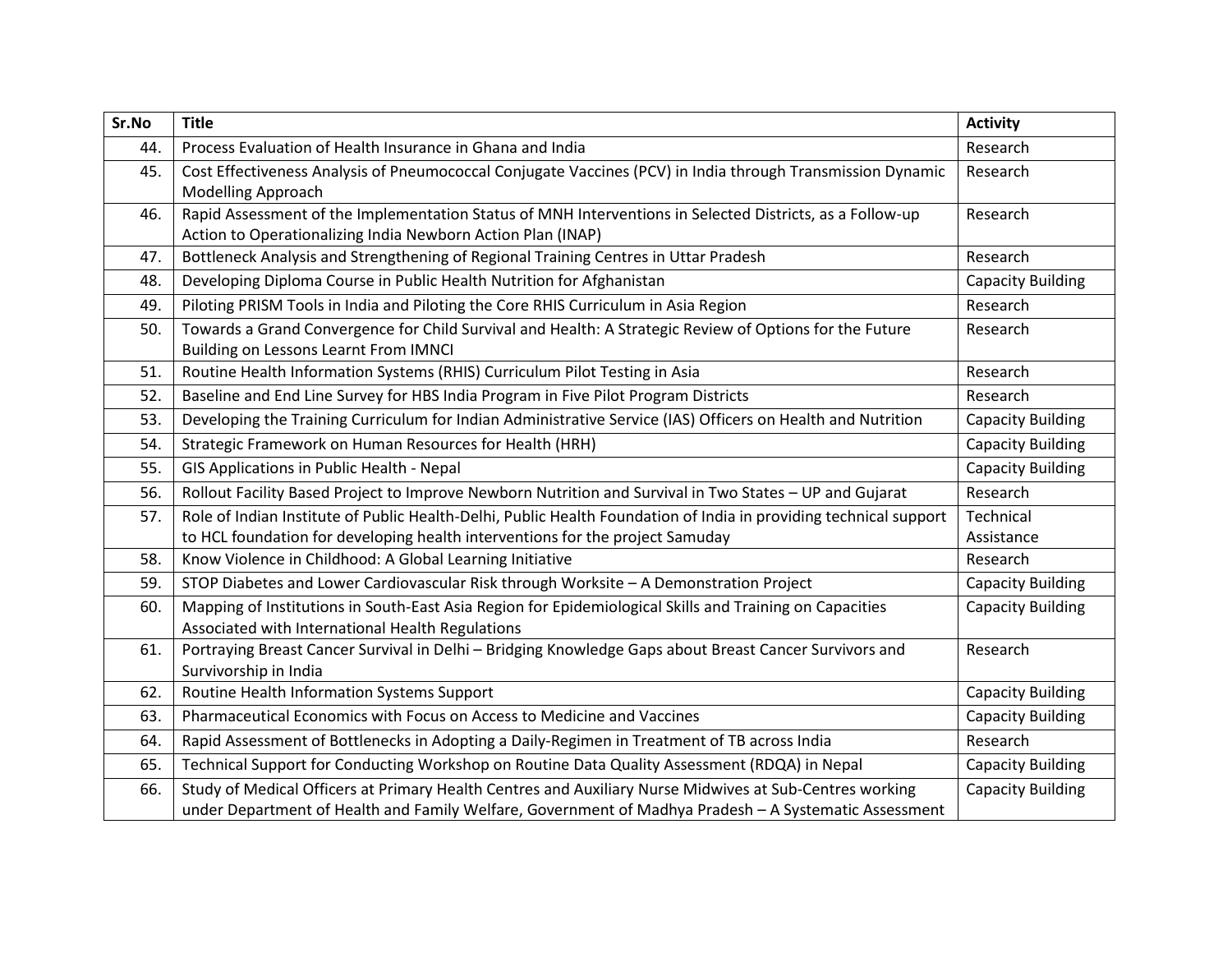| Sr.No | <b>Title</b>                                                                                                                                                        | <b>Activity</b>          |
|-------|---------------------------------------------------------------------------------------------------------------------------------------------------------------------|--------------------------|
| 67.   | Know Violence in Childhood: A Global Learning Initiative                                                                                                            | Research                 |
| 68.   | Assessment of an Ongoing Intervention to Promote Data Utilization in Health Professionals and its Effect on<br>Overall Improvement in the Performance of the System | Capacity Building        |
| 69.   | Operational Research on service provision of SRH (Sexual and Reproductive Health) and Nutrition                                                                     | Research                 |
| 70.   | Components of the Rashtriya Kishore Swasthya Karyakram (RKSK) strategy<br>An analysis of sex selection drugs (SSD) and its effect in animals                        | Research                 |
| 71.   | State-Wide Rollout of India Newborn Action Plan (INAP) in Bihar with Special Focus in Gaya and Purnea                                                               | Research                 |
|       | <b>Districts</b>                                                                                                                                                    |                          |
| 72.   | Know Violence in Childhood: A Global Learning Initiative                                                                                                            | Research                 |
| 73.   | Public Sector Linkage Program to Strengthen the Capacity of the Public Sector to Train Public Health Leaders<br>in the State of Uttarakhand, India                  | <b>Capacity Building</b> |
| 74.   | Obstetric Fistula in South East Asian (SEARO) Countries - A Systematic Review                                                                                       | Research                 |
| 75.   | Know Violence in Childhood: A Global Learning Initiative                                                                                                            | Research                 |
| 76.   | Private Sector Rota Vaccine Utilization Study                                                                                                                       | Research                 |
| 77.   | Updating the National Pandemic Preparedness Plan for Government of Maldives                                                                                         | Technical                |
|       |                                                                                                                                                                     | Assistance               |
| 78.   | Database for Rajiv Gandhi Jeevandayee Arogya Yojana (RGJAY) Network Hospitals                                                                                       | Technical                |
|       |                                                                                                                                                                     | Assistance               |
| 79.   | Documentation of Maternal and Child Health Activities in Haryana                                                                                                    | Research                 |
| 80.   | Diagnostic Efficacy of Hemoglobin Color Scale, Digital Hemoglobinometer and Non-Invasive Method for<br><b>Screening Patients for Anemia</b>                         | Research                 |
| 81.   | Identifying priority areas for policymaking in the Department of Health, Government of Madhya Pradesh                                                               | Research                 |
| 82.   | Fund for Improvement of S&T Infrastructure (FIST)                                                                                                                   | <b>Capacity Building</b> |
| 83.   | Development of a Post-Graduate Level M&E Course For MPH Programs, Phase-II                                                                                          | <b>Capacity Building</b> |
| 84.   | Quality Assurance in Labour Rooms (with Emphasis on Infection Control) in 2 Districts in Bihar                                                                      | Research                 |
| 85.   | Risk Factors of Congenital Anomalies in Haryana - A Case Control Study                                                                                              | Research                 |
| 86.   | Capacity Building in Health Economics, Health Care Financing and Health Policy                                                                                      | <b>Capacity Building</b> |
| 87.   | Capacity Building in Public Health Management                                                                                                                       | <b>Capacity Building</b> |
| 88.   | An Operational Research (OR) of India HIV/AIDS Alliance for its Programme Titled HRIDAYA Project:<br>"Community Action on Harm Reduction"                           | Research                 |
| 89.   | Designing a Framework for Tobacco Research Network in India through Stakeholder Consultations                                                                       | Research                 |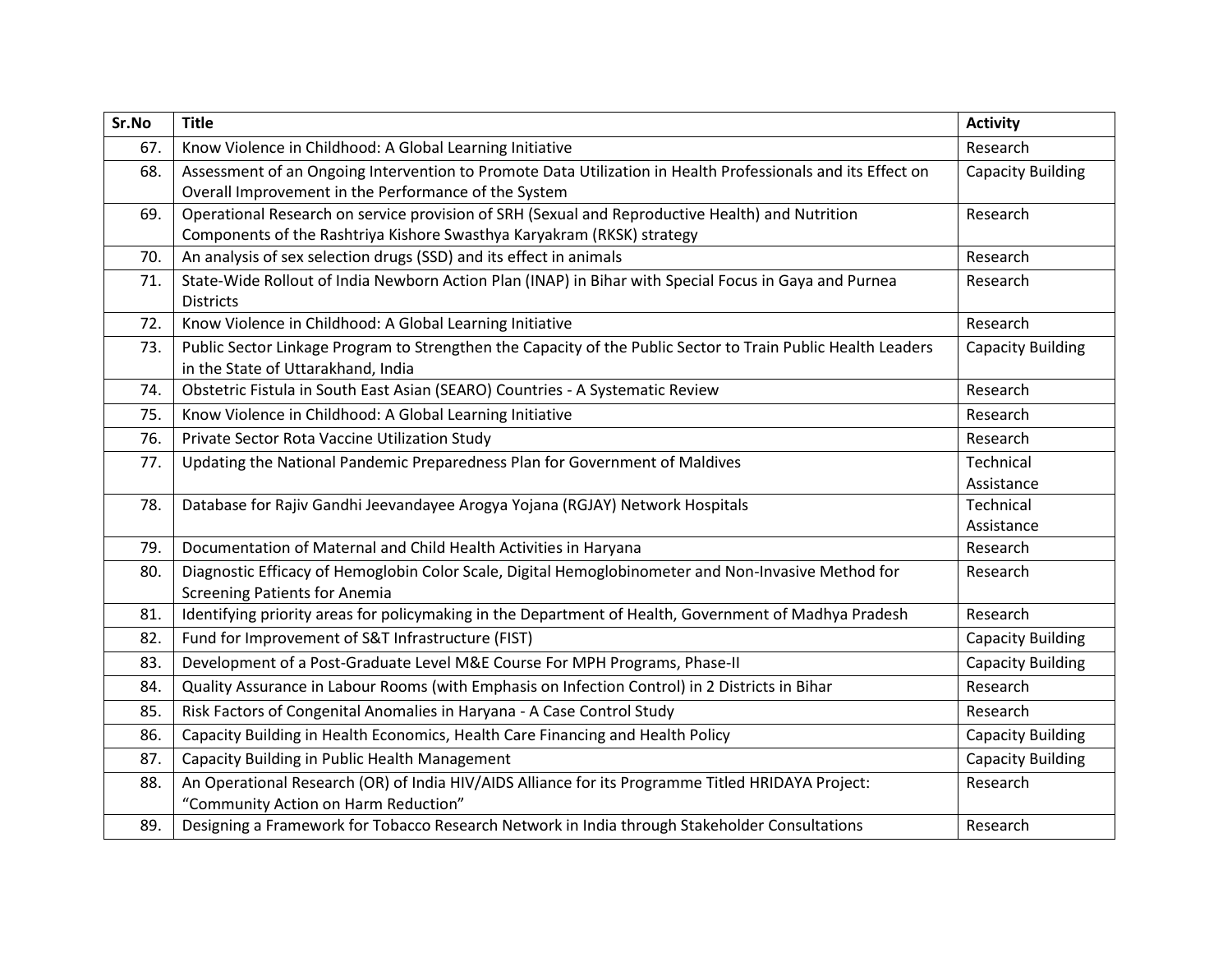| Sr.No | <b>Title</b>                                                                                                                                               | <b>Activity</b>          |
|-------|------------------------------------------------------------------------------------------------------------------------------------------------------------|--------------------------|
| 90.   | Capacity Building of RCH Programme Managers Revision of Training Package and Organizing Two Training of                                                    | <b>Capacity Building</b> |
|       | Trainers (ToTs), Phase-I & Phase-II                                                                                                                        |                          |
| 91.   | Ferrous Sucrose in Pregnant Anaemic Women in India (FeSPAW)-A Randomized Open Lable Study, Phase-II                                                        | Research                 |
| 92.   | Providing Community Health Facilities in Anotified Backward District - Barabanki, Uttar Pradesh                                                            | Research                 |
| 93.   | Mainstreaming Monitoring and Evaluation Teaching in MPH Programs across Four Asian Countries, Phase-I                                                      | <b>Capacity Building</b> |
| 94.   | Scholarships for Students of Good Academic Background and belong to Socially and Economically Deprived<br>Communities                                      | <b>Capacity Building</b> |
| 95.   | Developing and Piloting an Intervention Model to Delay First Pregnancy and Spacing of Second Child among<br>Married Adolescents and Young People, Phase-II | Research                 |
| 96.   | Strengthening the Capacity Building Initiatives of the State Institute of Health Management and<br>Communication (SIHMC), Phase-III                        | <b>Capacity Building</b> |
| 97.   | Situational Analysis of Pneumococcal Conjugate Vaccine Market in India                                                                                     | Research                 |
| 98.   | Harm Reduction Approach for Non-Injectors in Injecting Drug Users' Sexual Network: Exploratory Study from<br>Selected Regions of Manipur                   | Research                 |
| 99.   | Churachandpur District Hospital Performance Improvement                                                                                                    | Technical                |
|       |                                                                                                                                                            | Assistance               |
|       | 100. State of India's Newborns (SOIN) Report                                                                                                               | Research                 |
| 101.  | Breast Cancer Awareness: Evaluation of a Campaign and Planning Further Dissemination                                                                       | Research                 |
| 102.  | Indigenous and Traditional Foods for Addressing Food and Nutrition Security: An Enquiry into the Possible                                                  | Research                 |
|       | Contribution of Bio Diversity with Emphasis on Dietary Diversity through Consumption of Indigenous/Wild                                                    |                          |
|       | Foods in the Tribal Communities of Jharkhand, India                                                                                                        |                          |
| 103.  | The HIV/AIDS Partnership: Impact through Prevention, Private Sector and Evidence-based Programming                                                         | Technical                |
|       |                                                                                                                                                            | Assistance               |
| 104.  | Endline Evaluation of the Wheat Flour Fortification Project in Madhya Pradesh                                                                              | Research                 |
| 105.  | Evaluation of Effectiveness of District Extender Model of Supporting Vitamin-A Supplementation (VAS)                                                       | Research                 |
|       | Program in Selected States of India                                                                                                                        |                          |
| 106.  | Cross-Country Comparison of Masters and Doctoral Level Public Health Programs with a Focus on                                                              | Academic                 |
|       | Competency-Driven Curriculum                                                                                                                               |                          |
| 107.  | Bringing the SAFE Child Protection Tools to Practice: Partnerships for Data Collection, Analysis and                                                       | Research                 |
|       | Implementation Research in India and Haiti                                                                                                                 |                          |
| 108.  | Trans Fats in the Food Supply in India: A Pilot Study to Align Policy Options with the Population Consumption                                              | Research                 |
|       | Pattern                                                                                                                                                    |                          |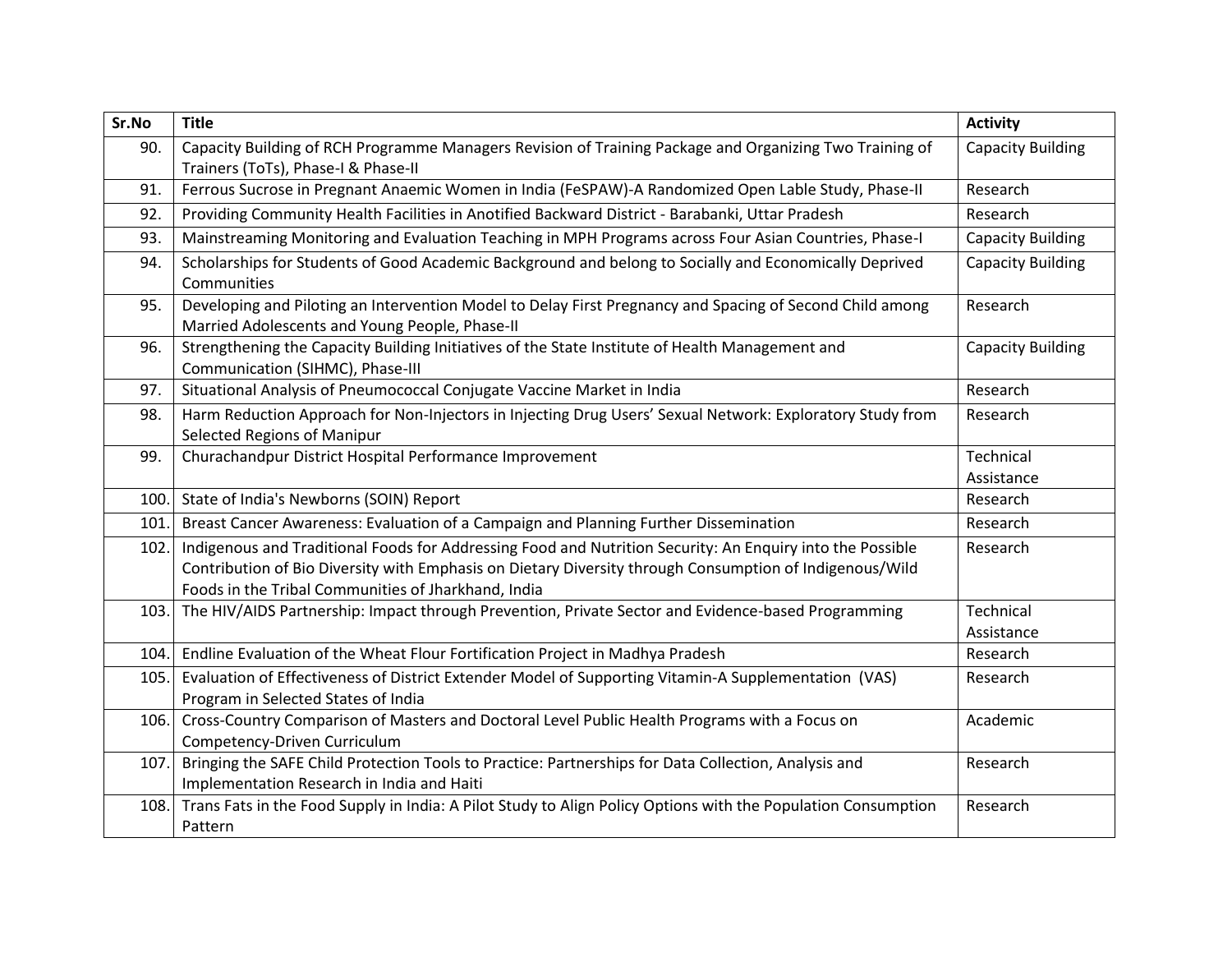| Sr.No | <b>Title</b>                                                                                                 | <b>Activity</b>          |
|-------|--------------------------------------------------------------------------------------------------------------|--------------------------|
| 109.  | Baseline Data Collection Related to Married Adolescents Reproductive Health in Selected NIPI Focus Districts | Research                 |
|       | in India, Phase-I                                                                                            |                          |
| 110.  | An Evaluation of the Post Graduate Diploma Programme in Public Health Management                             | Research                 |
| 111.  | Improving Management of Facility Based Newborn Care in Bihar                                                 | Research                 |
| 112.  | Strengthening the Capacity Building Initiatives of the State Institute of Health Management and              | <b>Capacity Building</b> |
|       | Communication (SIHMC), Phase-II                                                                              |                          |
| 113.  | Develop/Adapt and Field Test Capacity Building Package for Reproductive and Child Health (RCH) Programme     | <b>Capacity Building</b> |
|       | Managers-I                                                                                                   |                          |
| 114.  | Development of Module on Gender Equity in Health for Post Graduate Diploma in Public Health Management       | Research                 |
| 115.  | Ferrous Sucrose in Pregnant Anaemic Women in India (FeSPAW)-A Randomized Open Lable Study, Phase-I           | Research                 |
| 116.  | Technical Assistance to Government of Jharkhand to Develop Human Resource Strategy for the Department        | Technical                |
|       | of Health and Family Welfare                                                                                 | Assistance               |
| 117.  | Migration, Poverty and Access to Healthcare: A Multi-Centric Study on People's Access and Health System's    | Research                 |
|       | Responsiveness in Fast Growing Smaller Cities in India (Nasik)                                               |                          |
| 118.  | Challenges to Accessing and Remaining on ART in India: Perspectives of Mothers and Children Living with HIV  | Research                 |
| 119.  | Global Health Course in Master's Programme in Sustainable Development Practice at TERI University            | <b>Capacity Building</b> |
| 120.  | A Scalable Approach to Improve the Coverage, Quality and Impact on MNCH Care in the Urban Slums of Delhi:    | Research                 |
|       | Developing a Package of MNCH Care Facilitated through an Urban Community Health Worker: The ANCHUL           |                          |
|       | (Ante Natal and Child Health Care in Urban Slums)                                                            |                          |
| 121.  | Development of Post Graduate Diploma in Management of Reproductive and Child Health Programmes               | <b>Capacity Building</b> |
| 122.  | Intensive Professional Programme in Sexually Transmitted Infections and HIV (PSLP)                           | <b>Capacity Building</b> |
| 123.  | Role of Single Photon Emission Computed Tomography (SPECT)-Myocardial Perfusion Imaging (MPI) and            | Research                 |
|       | Coronary Computed Tomography (CT) Angiography in the Assessment of Patients at Intermediate Risk of          |                          |
|       | Coronary Events - A Pilot Randomized Controlled Trial (IAEA)                                                 |                          |
| 124.  | Workload and Knowledge, Attitude, Behaviour and Practices (KABP) Analysis of Integrated Counselling and      | Research                 |
|       | Testing Centre (ICTC) and Anti-Retroviral Therapy (ART) Counsellors                                          |                          |
| 125.  | Strengthening the Capacity Building Initiatives of the State Institute of Health Management and              | <b>Capacity Building</b> |
|       | Communication (SIHMC), Phase-I                                                                               |                          |
| 126.  | Effect of Heating on the Trans-Fatty Acid Content of Commonly Consumed Indian Edible Oils and Fried Snacks   | Research                 |
|       | in South Delhi                                                                                               |                          |
|       | 127. Short Intensive Professional Programmes in HIV under Australia Leadership Award Fellowship (ALAF)       | Academic                 |